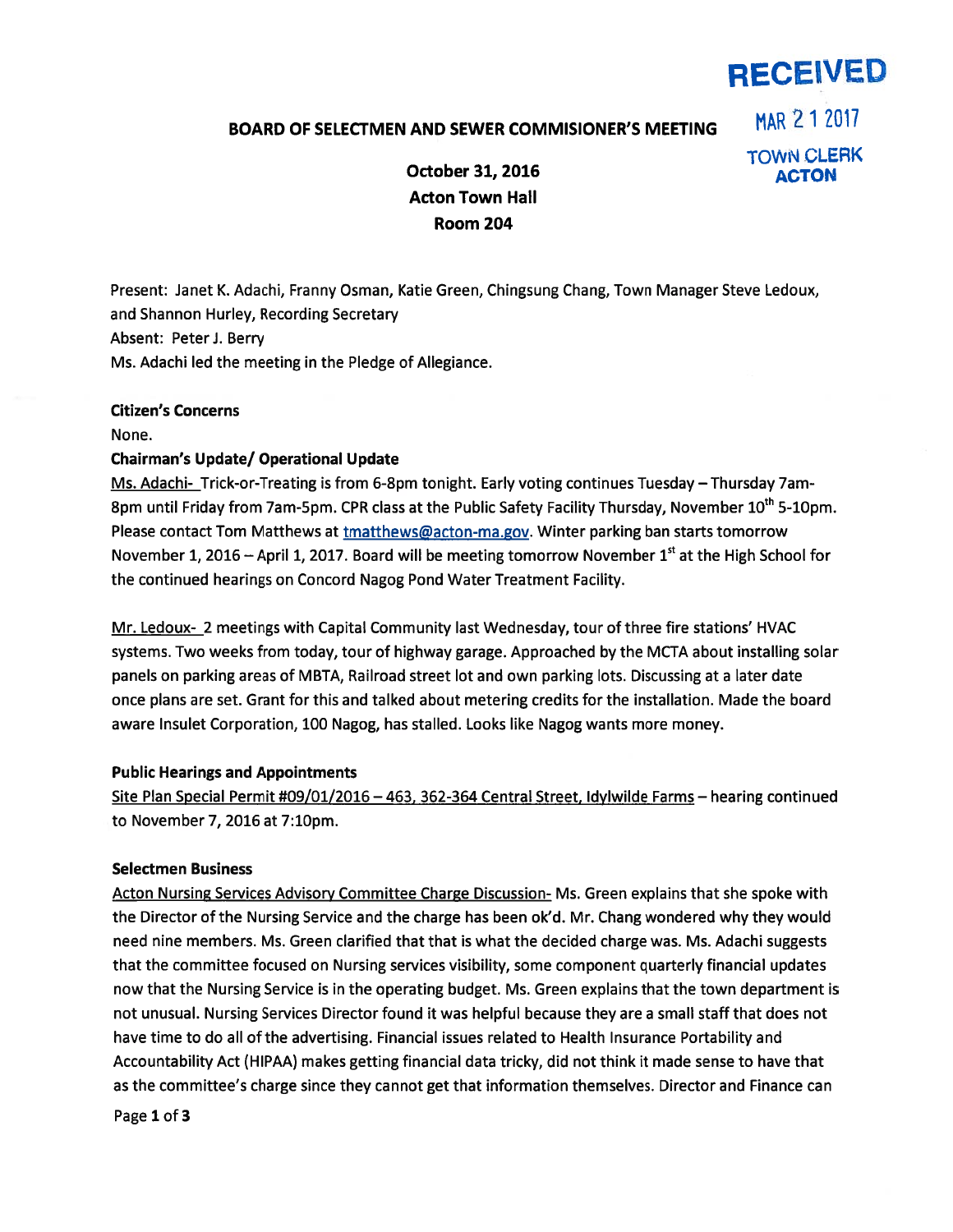come together to give the committee quarterly updates. Final repor<sup>t</sup> showed that working with finance department when you increase your caseload is good for your budget.

Charlie Aaronson, Hosmer Street — Is it assumed that the current or pas<sup>t</sup> committees are all appointed to the new committee or will there be <sup>a</sup> formal procedure? Ms. Green explained that it will be <sup>a</sup> formal procedure and that the charge will be posted.

Ms. Osman stated it would be good to know what the difference is between <sup>a</sup> committee and board. Mr. Ledoux explained the difference.

Ms. Green moved to approve the Acton Nursing Service Advisory Committee Charge. Ms. Osman seconded. All Ayes, 4-0.

Discussion for 4 Cherry Ridge Road- ½ acre lot town acquired for back taxes, property was attached at Juniper Ridge. Mr. Ledoux brought attention to Habitat for Humanity which is interested in this parcel to build. Nancy wanted to see what the Board's sentiment was on this property, and the neighbors', to see if they would approve an affordable unit. Ms. Osman is in favor and was <sup>a</sup> very good idea since it was not decided to make Morrison Farm <sup>a</sup> Habitat house. Lack of affordable housing, wants to use the parcel to help bring up the numbers. Mr. Chang did not see <sup>a</sup> problem with Habitat for Humanity to move forward. Ms. Green thought it is <sup>a</sup> grea<sup>t</sup> opportunity to partner with Habitat and hopes they can make it happen. Ms. Adachi thought it could be <sup>a</sup> more attractive result for Habitat to build <sup>a</sup> house since it is walking distance to the Village and on Cherry Ridge Road.

Ms.Osman moved to authorize Mr. Ledoux to hand the process over to Habitat for Humanity. Ms Green. seconded. All Ayes, 4-0.

Discussion on Minuteman Vote by Town of Belmont- October 12, 2016, the Minuteman Regional School Committee received Town of Belmont withdrawal. Towns have 60 days to weight in on Belmont's wish, if town does not call Special Town Meeting it would look like an approval. Belmont will stay in region but is not responsible for building debt, regional agreement. If allowed to withdraw and Belmont becomes an out of district school and send children to Minuteman, the state regulations say that Belmont will pay tuition for out of district students, authorized to add extra charge for capital cost. Belmont stays in district, shift to other towns. Belmont allowed withdrawing, same as it was. Cost of vote, minuteman paid for it, not the town. Received formal verification today, if we were to do anything it would be 60 days from now. Ms. Green brought to the boards attention that the cost to the town would be \$200 more if Belmont stays. Not worried about the finances, does not want <sup>a</sup> disgruntled town to weigh in their vote. Mr. Chang agrees that it is not enough for <sup>a</sup> Special Town Meeting at this time.

Ms. Green moves not to call <sup>a</sup> Special Town Meeting to vote on Belmont's withdrawal. Mr. Chang seconded. All Ayes 4-0. Page 2 of 3